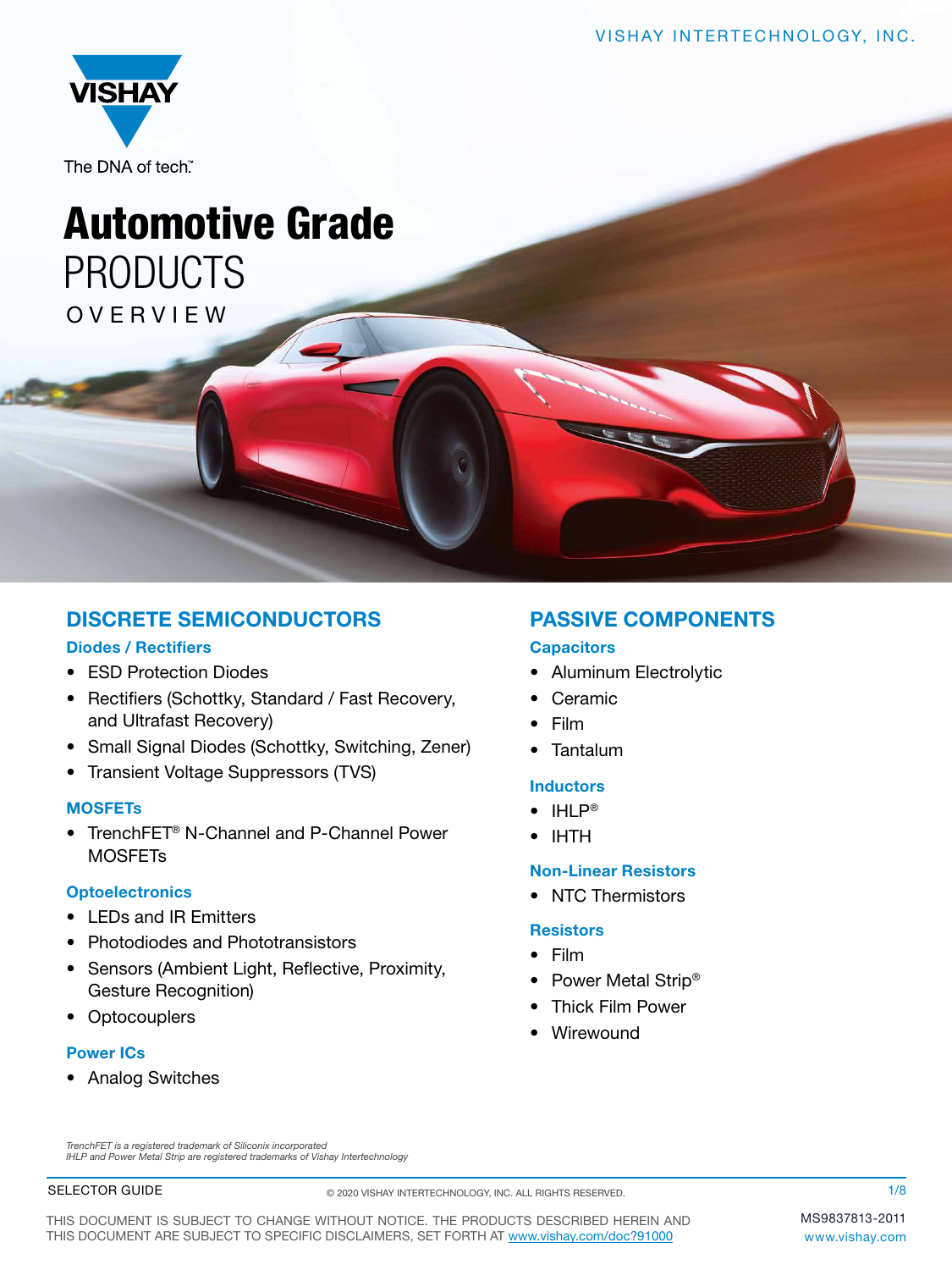

## Overview of Automotive Grade Products

The DNA of tech"

### [PROGRAM D](http://www.vishay.com)ESCRIPTION

Vishay has incorporated key automotive industry quality initiatives into an Automotive Grade product line. The goal is zero defects. The requirements cover design, qualification, and manufacturing, and are used to continuously improve Vishay products and processes. Products fulfilling the Vishay Automotive Grade requirements, described below, earn our Automotive Grade stamp on their datasheets.

### **Design**

- Robust Design Policy: new and modified products are designed using design rules, DFMEA, and lessons learned. The design rules ensure Automotive Grade products are robust through manufacturing and assembly. Testing to failure confirms that design margins meet the demands of automotive use
- Safe Launch: Vishay's Safe Launch Policy ensures that everything from design through production roll-out happens according to plan. Process corner evaluation, yield analysis, process capability review, and reliability testing are all incorporated

### **Qualification**

• AEC-Q100, AEC-Q101, AEC-Q102, AEC-Q200 qualified: Automotive Grade products are qualified to the latest AEC qualification standards and presented for approval using PPAP

### **Manufacturing**

- IATF16949 Facility: all Automotive Grade products are produced in facilities certified to IATF16949
- Maverick Lot Program: the Maverick Lot Program employs part average testing (PAT), statistical yield limit (SYL), and statistical bin limit (SBL) according to AEC-Q001 and AEC-Q002 to identify statistically different parts and lots
- Periodic Verification to AEC Requirements (Reliability Monitoring): product families are verified to AEC Stress Test Qualification standards every two years

### Continuous Improvement

- Error Proofing: error proofing is performed during the entire process to identify and eliminate potential causes of defects
- Lessons Learned / Look Across: all continual improvement actions are linked to lessons learned and look across programs to ensure improvement everywhere in the company

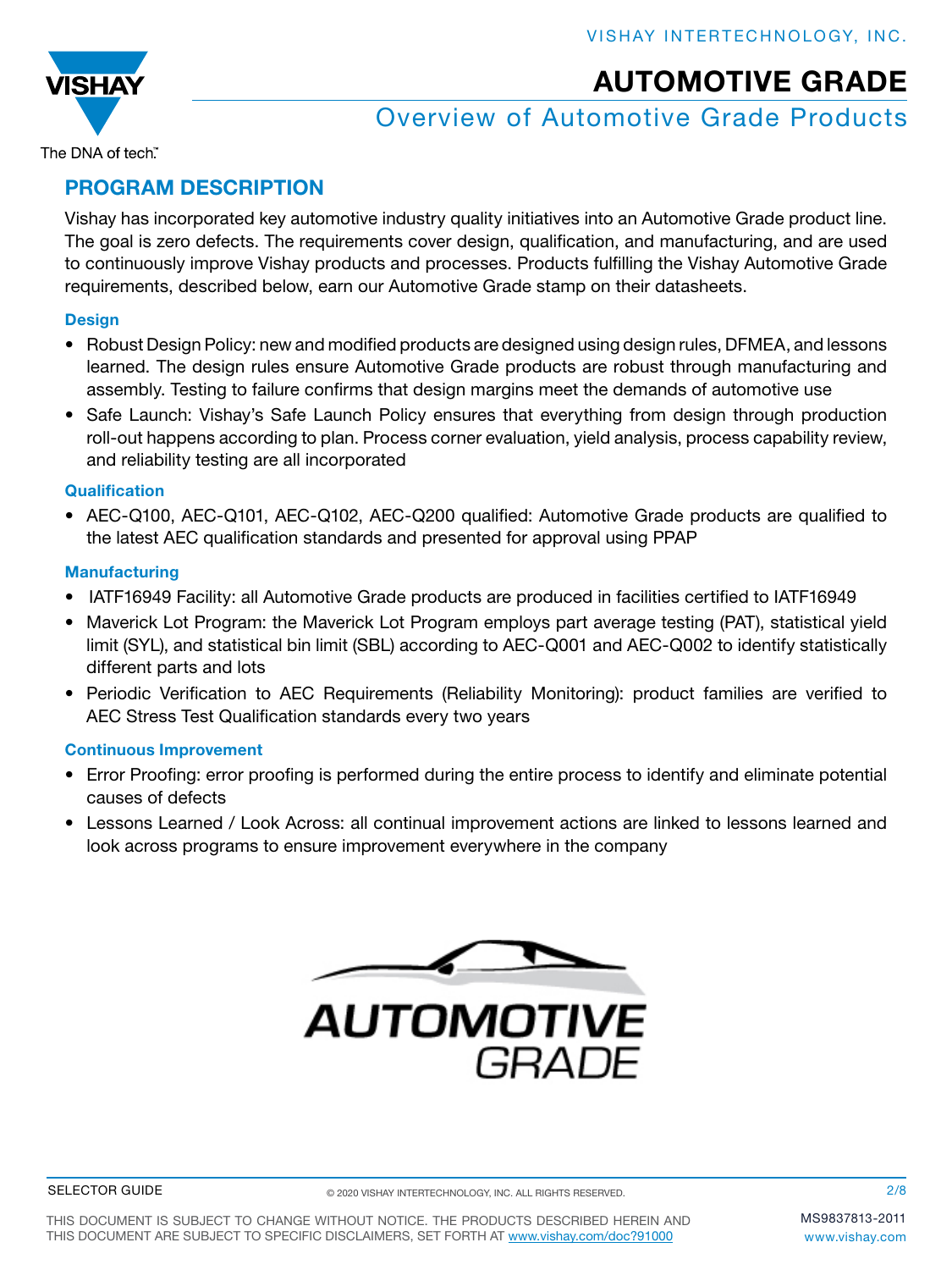# **VISHAY** The DNA of tech"

## Overview of Automotive Grade Products

| <b>Discrete</b><br><b>Semiconductors</b> | <b>Description / Families</b>                                                                                                                                                                                                                                                                                                                                                                                                                                                                                                                             | <b>Packages</b>                                                                                                                                                                                                                                                                                                                                                                                                                      | <b>RoHS-</b><br><b>Compliant?</b> |
|------------------------------------------|-----------------------------------------------------------------------------------------------------------------------------------------------------------------------------------------------------------------------------------------------------------------------------------------------------------------------------------------------------------------------------------------------------------------------------------------------------------------------------------------------------------------------------------------------------------|--------------------------------------------------------------------------------------------------------------------------------------------------------------------------------------------------------------------------------------------------------------------------------------------------------------------------------------------------------------------------------------------------------------------------------------|-----------------------------------|
| <b>Rectifiers</b>                        | · Avalanche (GPP)<br>• Schottky (planar / TMBS <sup>®</sup> )<br>• Standard and fast recovery (GPP / planar)<br>• Ultrafast recovery (GPP / planar / FRED Pt® / HEXFRED®)                                                                                                                                                                                                                                                                                                                                                                                 | eSMP® Series [MicroSMP (DO-219AD), SMP<br>(DO-220AA), SMF (DO-219AB),<br>SMPC (TO-277A), SMPA (DO-221BC),<br>SlimSMA (DO-221AC), SlimSMAW (DO-221AD),<br>SlimDPAK (TO-252AE), SMPD (TO-263AC)],<br>SMA (DO-214AC), SMB (DO-214AA),<br>SMC (DO-214AB), FlatPAK 5 x 6,<br>D <sup>2</sup> PAK (TO-263AB), DPAK (TO-252AA),<br>ITO-220AB, ITO-220AC, TO-220AB, TO-220AC,<br>TO-220AC 2L, TO-247AC, TO-247AD 2L,<br>TO-247AD 3L, TO-262AA | Yes                               |
| <b>TVS</b>                               | • PAR <sup>®</sup> TVS (automotive)<br>• TRANSZORB <sup>®</sup> TVS                                                                                                                                                                                                                                                                                                                                                                                                                                                                                       | eSMP® Series [MicroSMP (DO-219AD),<br>SMP (DO-220AA), SMPC (TO-277A),<br>SlimSMA (DO-221AC)], SMA (DO-214AC),<br>SMB (DO-214AA), SMC (DO-214AB),<br>DO-218AB, DO-218AC                                                                                                                                                                                                                                                               | Yes                               |
|                                          | <b>ESD Protection</b><br>$\bullet$ $\pm$ 30 kV contact or air discharge ESD protection<br>• Single line and dual line (bidirectional)                                                                                                                                                                                                                                                                                                                                                                                                                     | eSMP® Series [SMF (DO-219AB)], SOT-23,<br>SOT-323, SOD-323, CLP0603                                                                                                                                                                                                                                                                                                                                                                  | Yes                               |
| <b>Diodes</b>                            | <b>Small Signal Diodes (Schottky, Switching, Zener)</b><br>• Industry standard part numbers<br>• Planar technology<br>• T <sub>i</sub> max. = 150 °C to 175 °C<br>• Very low leakage current<br>• 2 % / 5 % Zener voltage tolerance<br>• Low profile / flat lead and gullwing lead surface-mount<br>packages                                                                                                                                                                                                                                              | eSMP® Series [SMF (DO-219AB),<br>MicroSMF (DO-219AC)], SMA (DO-214AC),<br>SOT-23, SOD-123, SOD-323, DO-214AC                                                                                                                                                                                                                                                                                                                         | Yes                               |
| <b>MOSFETS</b>                           | N-Channel and P-Channel TrenchFET <sup>®</sup> Power MOSFETs<br>• Voltages from 330 V (n-channel) to -200 V (p-channel)<br>$\bullet$ Low on-resistance $R_{DS(ON)}$<br>• Efficient switching / PWM<br>• Robust in avalanche and 100 % tested<br>• Standard and logic level gate families<br>• ESD-protected gate option<br>• AEC-Q101 qualified<br>• Temperature rating of 175 °C                                                                                                                                                                         | Through-Hole<br>• TO-220, TO-262, TO-247<br>Surface-Mount PowerPAK <sup>®</sup><br>• PowerPAK® $8 \times 8$ L (8 mm $\times$ 8 mm)<br>• PowerPAK <sup>®</sup> SO-8L (5 mm x 6 mm)<br>• PowerPAK® 1212-8 (3 mm x 3 mm)<br>• PowerPAK <sup>®</sup> SC-70 (2 mm x 2 mm)<br>Surface-Mount Conventional<br>• SOIC-8, TSOP-6, SOT-23, SC-70, TO-252,<br>TO-252 reverse lead, TO-263, TO-263-7L                                             | Yes                               |
| <b>Optoelectronics</b>                   | • LEDs: full color palette including white<br>· Infrared emitters: 850 nm, 890 nm, and 940 nm<br>• Photodiodes, phototransistors - peak sensitivity matches<br>emitters: 400 nm to 1100 nm, 790 nm to 970 nm<br>. Analog ambient light sensors: peak sensitivity of 540 nm<br>• Optical sensors: reflective sensors, slotted interrupters<br>· Digital light sensors: proximity sensors, gesture sensors,<br>ambient light sensors (peak sensitivity of 540 nm), RGB<br>sensors (650 nm, 550 nm, 450 nm)<br>· Optocouplers: 5 mA phototransistor couplers | PLCC-2, PLCC-2 Plus, PLCC-4,<br>PLCC-4 multicolor, PLCC-6, Little Star®, TELUX,<br>1206, 0805, 0603, 1.8 mm gullwing,<br>reverse gullwing, QFN, MiniLED, SMD,<br>custom packages                                                                                                                                                                                                                                                     | Yes                               |
| <b>ICs</b>                               | <b>Analog Switches</b><br>• 1.8 V to 5.5 V single supply operation and power down<br>protection<br>. Dual DPDT / quad SPDT switch fits both analog and<br>digital signals                                                                                                                                                                                                                                                                                                                                                                                 | miniQFN16                                                                                                                                                                                                                                                                                                                                                                                                                            | Yes                               |

eSMP, TMBS, FRED Pt, HEXFRED, Superectifier, PAR, TransZore, and Little Star are registered trademarks of Vishay Intertechnology<br>TrenchFET and PowerPAK are registered trademarks of Siliconix incorporated

### SELECTOR GUIDE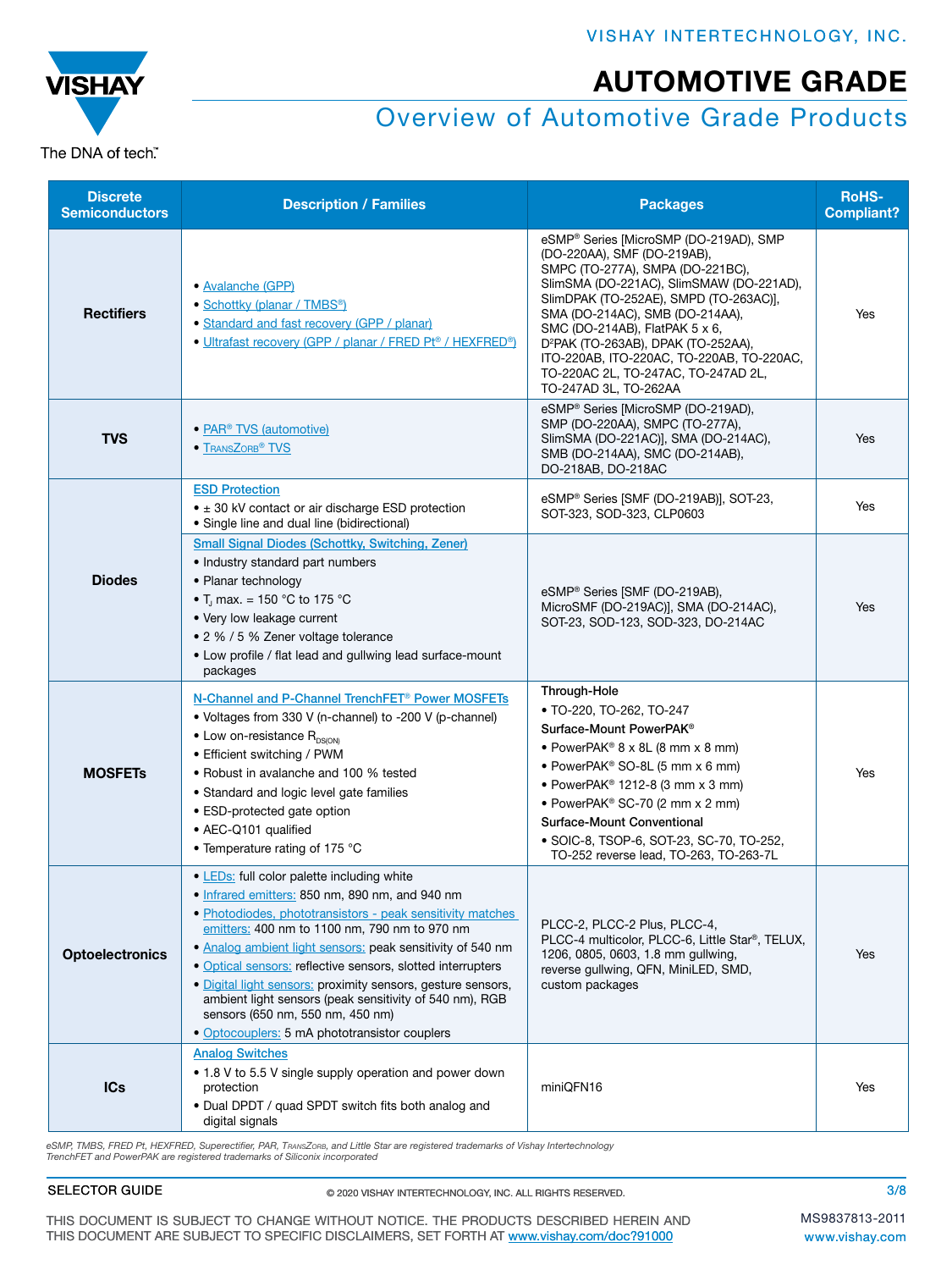

## Overview of Automotive Grade Products

| <b>Passive</b><br>Components           | <b>Description / Families</b>                                                                                                                                                                     | <b>Packages / Information</b>                                                                                                                              | <b>RoHS-</b><br><b>Compliant?</b> |
|----------------------------------------|---------------------------------------------------------------------------------------------------------------------------------------------------------------------------------------------------|------------------------------------------------------------------------------------------------------------------------------------------------------------|-----------------------------------|
| <b>CAPACITORS</b>                      |                                                                                                                                                                                                   |                                                                                                                                                            |                                   |
| <b>Aluminum</b><br><b>Electrolytic</b> | Axial                                                                                                                                                                                             |                                                                                                                                                            |                                   |
|                                        | • Very long lifetime, high temperature, and ripple current                                                                                                                                        | <b>120 ATC</b>                                                                                                                                             | RoHS <sub>2</sub>                 |
|                                        | Radial                                                                                                                                                                                            |                                                                                                                                                            |                                   |
|                                        | . High vibration capability, temperature up to 150 °C                                                                                                                                             | 260 RLA-V, 246 RTI-V, 250 RMI-V                                                                                                                            | RoHS <sub>2</sub>                 |
|                                        | • Very long lifetime, high ripple current, high temperature up to<br>150 °C, low ESR                                                                                                              | 160 RLA, 146 RTI, 140 RTM, 150 RMI, 152 RMH                                                                                                                | RoHS <sub>2</sub>                 |
|                                        | <b>SMD</b>                                                                                                                                                                                        |                                                                                                                                                            |                                   |
|                                        | • Very long lifetime, high ripple current, high temperature up to<br>150 °C, low ESR                                                                                                              | 160 CLA, 146 CTI, 140 CRH, 150 CRZ                                                                                                                         | RoHS <sub>2</sub>                 |
|                                        | • High vibration capability, temperature up to 150 $^{\circ}$ C                                                                                                                                   | 260 CLA-V, 246 CTI-V, 250 CRZ-V                                                                                                                            | RoHS <sub>2</sub>                 |
|                                        | <b>Ceramic Singlelayer</b>                                                                                                                                                                        |                                                                                                                                                            |                                   |
|                                        | AY1 Series, X1 / Y1 Safety Capacitors<br>· Radial leaded, straight leads, or inline kinked<br>. Tin-plated copper-clad steel wire, 0.6 mm<br>• Temperature cycle: 1000 cycles (-55 °C to +125 °C) | • Safety Class X1, 760 $V_{AC}$ (IEC 60384-14.4)<br>• Safety Class Y1, 500 V <sub>AC</sub> (IEC 60384-14.4)<br>• Lead spacing of 10.0 mm and 12.5 mm       | Yes                               |
|                                        | AY2 Series, X1 / Y2 Safety Capacitors<br>· Radial leaded, straight leads, or inline kinked<br>. Tin-plated copper-clad steel wire, 0.6 mm<br>• Temperature cycle: 3000 cycles (-55 °C to +125 °C) | • Safety Class X1, 440 $V_{AC}$ (IEC 60384-14.4)<br>• Safety Class Y2, 300 V <sub>AC</sub> (IEC 60384-14.4)<br>• Lead spacing of 5 mm, 7.5 mm, and 10.0 mm | Yes                               |
|                                        | <b>Leaded MLCCs</b>                                                                                                                                                                               |                                                                                                                                                            |                                   |
| <b>Ceramic</b>                         | <b>AR Series, KR Series</b><br>• Axial, radial crimped, or straight leads<br>. Tin-plated copper-clad steel wire, 0.5 mm<br>. Nickel wire on request for KR series                                | • 50 $V_{\text{DC}}$ , 100 $V_{\text{DC}}$ , 200 $V_{\text{DC}}$<br>• Class 1 and Class 2 ceramic<br>• Lead spacing of 2.5 mm and 5.0 mm                   | Yes                               |
|                                        | HOTCap <sup>®</sup> (KH Series)<br>• Radial crimped or straight leads<br>. Tin-plated copper-clad steel wire, 0.5 mm and 0.6 mm<br>• Maximum operating temperature: 200 °C                        | • 50 $V_{\text{nc}}$ , 100 $V_{\text{nc}}$ , 200 $V_{\text{nc}}$<br>• Class 1 and Class 2 ceramic<br>• Lead spacing of 2.5 mm and 5.0 mm                   | Yes                               |
|                                        | <b>Surface-Mount MLCCs</b>                                                                                                                                                                        |                                                                                                                                                            |                                   |
|                                        | • Matte tin terminations including polymer layer (soft- / flex-)<br>option<br>• AgPd terminations for conductive epoxy assembly<br>• C0G (NP0), X7R, and X8R                                      | · SMD (GA31G automotive series,<br><b>Vishay Green for soldering)</b><br>· SMD (GA34G automotive series,<br><b>Vishay Green for silver epoxy bonding)</b>  | Yes                               |
|                                        | • Size 0402 up to 1812 with ranges from 16 V to 3000 V<br>• Excellent ESD performance:                                                                                                            | • SMD (VJ31X RoHS automotive series)                                                                                                                       | Yes, with<br>exemptions           |
|                                        | - 0603 in X7R (10 nF / 100 V) 25 kV ESD AD<br>- 0805 and 1206 in X7R up to 25 kV ESD AD<br>. Vishay Green series: no use of RoHS and ELV exemptions                                               | • SMD (GA31G automotive series)<br>· SMD (GA34G automotive series)                                                                                         | Available                         |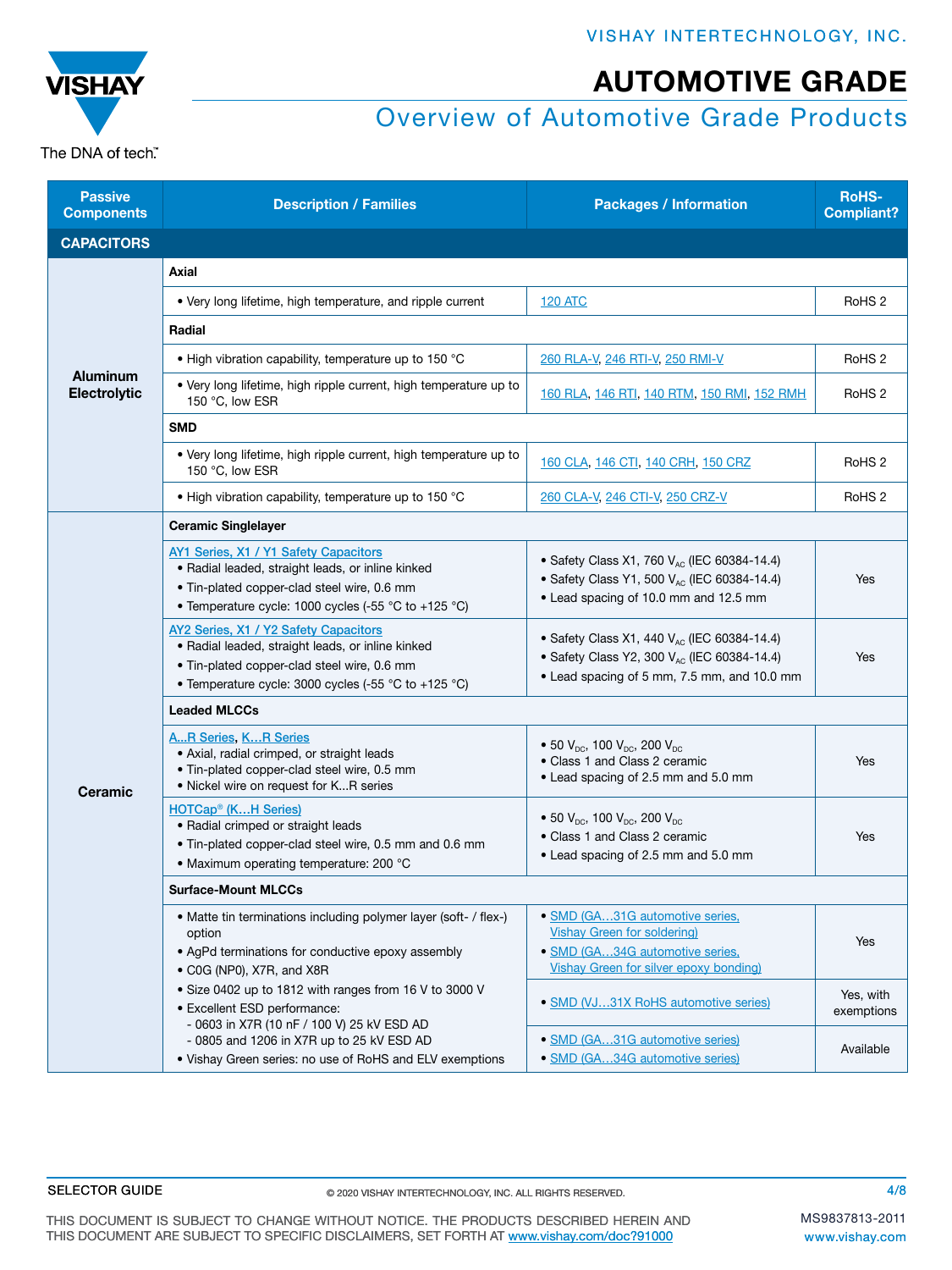VISHAY INTERTECHNOLOGY, INC.



AUTOMOTIVE GRADE

## Overview of Automotive Grade Products

| <b>Passive</b><br><b>Components</b> | <b>Description / Families</b>                                                                                                                                                                                                                                                                 | <b>Packages / Information</b>                                                                                    | <b>RoHS-</b><br><b>Compliant?</b> |
|-------------------------------------|-----------------------------------------------------------------------------------------------------------------------------------------------------------------------------------------------------------------------------------------------------------------------------------------------|------------------------------------------------------------------------------------------------------------------|-----------------------------------|
| <b>CAPACITORS</b>                   |                                                                                                                                                                                                                                                                                               |                                                                                                                  |                                   |
| Film                                | MKP1848 DC-Link<br>• High RMS current capabilities<br>• Lifetime > 100 000 h at $U_{NDC}$ and 70 °C                                                                                                                                                                                           | 27.5 mm to 52.5 mm pitch<br>• 450 $V_{\text{pc}}$ up to 1200 $V_{\text{pc}}$<br>• From 1 µF to 400 µF            | Yes                               |
|                                     | <b>MKT1820 General Purpose MKT</b><br>• Operation temperature up to 125 °C, 150 °C for limited time<br>• Low voltage DC-link for 48 V boardnet                                                                                                                                                | 10 mm to 27.5 mm pitch<br>• 63 $V_{\text{DC}}$ up to 1000 $V_{\text{DC}}$<br>• AEC-Q200 from 220 nF up to 100 uF | Yes                               |
|                                     | F339 X2 305 V <sub>10</sub> THB Interference Suppression, Class X2<br>• Compliant with IEC 60384-14: 2013/AMD1: 2016 grade IIB:<br>85 °C, 85 % RH, 500 h at U <sub>RAC</sub><br>• Robustness under high humidity for standard across the line<br>applications                                 | 15 mm to 27.5 mm pitch<br>$\bullet$ 100 nF up to 4.7 µF                                                          | Yes                               |
|                                     | F340 Y2 305 V <sub>AC</sub> THB Interference Suppression, Class Y2<br>. Compliant with IEC 60384-14: 2013/AMD1: 2016 grade IIIB:<br>85 °C, 85 % RH, 1000 h at U <sub>BAC</sub><br>. High robustness under high humidity for standard line<br>bypass (between line and ground) Y2 applications | 15 mm to 37.5 mm pitch<br>$\bullet$ 10 nF up to 1 µF                                                             | Yes                               |
|                                     | MKP339 X2 310 V <sub>AC</sub> Interference Suppression, Class X2<br>• For standard across the line X2 applications                                                                                                                                                                            | 7.5 mm to 27.5 mm pitch<br>$\bullet$ 1 nF up to 4.7 µF                                                           | Yes                               |
|                                     | <b>MKT370 General Purpose MKT</b><br>• Blocking and coupling, bypass and energy reservoir                                                                                                                                                                                                     | 5 mm pitch<br>$\bullet$ 680 pF up to 1.5 µF                                                                      | Yes                               |
| <b>Tantalum</b>                     | TP3<br>· High performance, low ESR                                                                                                                                                                                                                                                            | Cases A, B, C, D, and E                                                                                          | RoHS <sub>2</sub>                 |
|                                     | TP8<br>• Small case sizes, maximum capacitance                                                                                                                                                                                                                                                | Cases: 0603, 0805, low profile A and B                                                                           | RoHS <sub>2</sub>                 |
|                                     | TH <sub>3</sub><br>• High temperature: 150 °C                                                                                                                                                                                                                                                 | Cases A, B, C, D, and E                                                                                          | RoHS <sub>2</sub>                 |
|                                     | TH4<br>• High temperature: 175 °C                                                                                                                                                                                                                                                             | Cases B, C, and D                                                                                                | RoHS <sub>2</sub>                 |

### SELECTOR GUIDE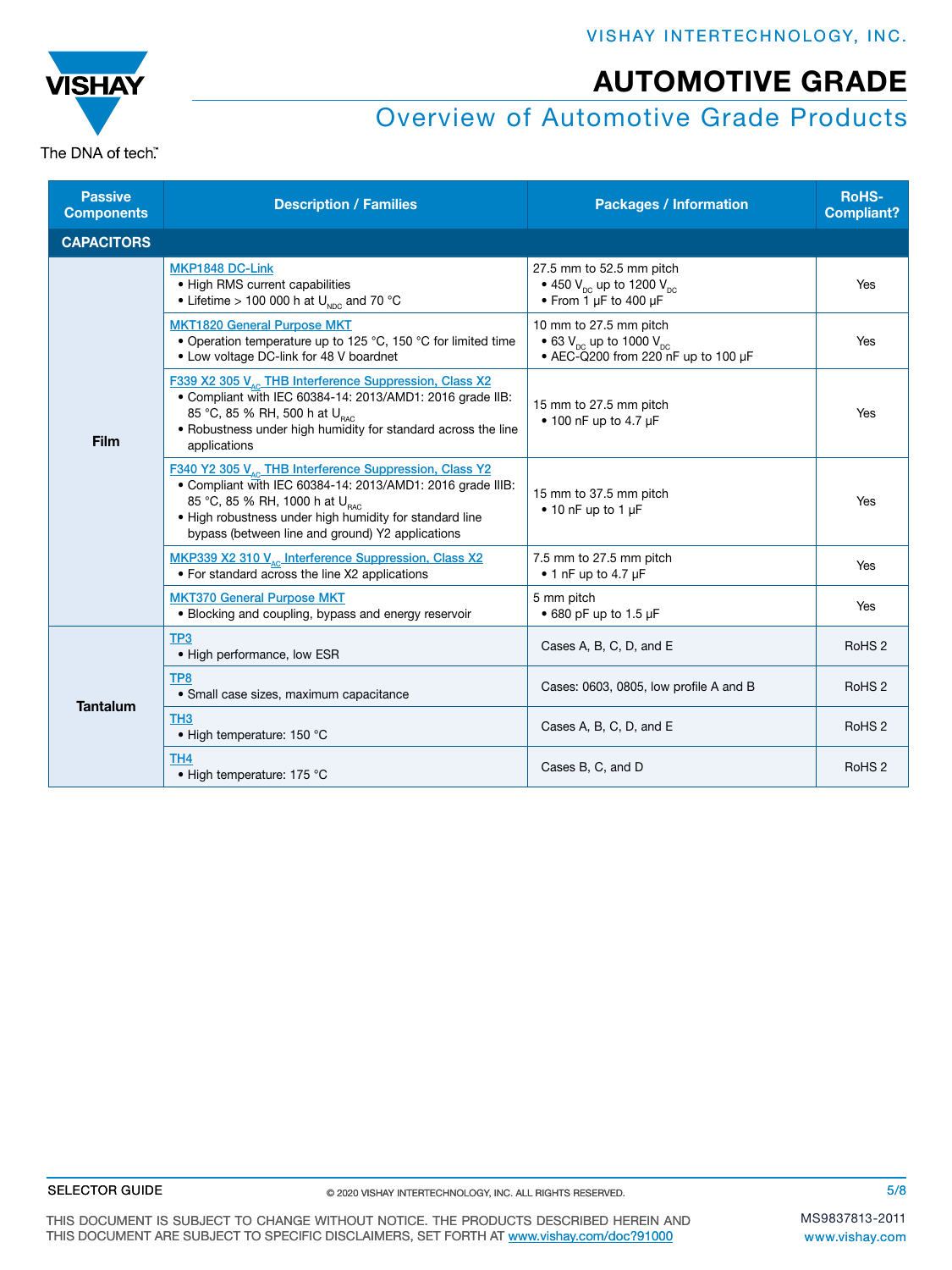

Compliant?

Yes

### Overview of Automotive Grade Products

**Passive<br>Components Description / Families Components Packages / Information RoHS-**<br>Complier **INDUCTORS** [IHLP](https://www.vishay.com/inductors/ihlp-power-inductors-automotive/)® • Low profile, high current, surface-mount • Shielded construction • Handles high transient current spikes without hard saturation • Ultra low buzz noise due to composite construction • 1616 to 6767 (-A1 and -1A suffix) - Frequency range to 5 MHz • 1212 to 8787 (-5A suffix) - High operating temperature up to +155 °C • 1212 to 8787 (-8A suffix) - High operating temperature up to +180 °C [IHTH](http://www.vishay.com/inductors/ihth-power-inductors/) • High current, through-hole • High operating temperature range: -55 °C to +155 °C • Shielded construction • Handles high transient current spikes without hard saturation • Ultra low buzz noise due to composite construction 0750, 1125, 1500 Yes [IHLM](https://www.vishay.com/ppg?34243) • Low profile, high current, surface-mount

|                                  | • Ultra low buzz holse due to composite construction                                                                                                                                                                                                                                                                        |                        |     |
|----------------------------------|-----------------------------------------------------------------------------------------------------------------------------------------------------------------------------------------------------------------------------------------------------------------------------------------------------------------------------|------------------------|-----|
|                                  | <b>IHLM</b><br>• Low profile, high current, surface-mount<br>• Encapsulated body offers improved environmental protection<br>• Shielded construction<br>• Handles high transient current spikes without hard saturation<br>• Ultra low buzz noise due to composite construction                                             | 2525                   | Yes |
| <b>Power</b><br><b>Inductors</b> | <b>IHLE</b><br>• Low profile, high current, surface-mount<br>• Integrated E-shield for maximum EMI reduction<br>• High operating temperature range: -55 °C to +155 °C<br>• Shielded construction<br>• Handles high transient current spikes without hard saturation<br>• Ultra low buzz noise due to composite construction | 2525, 3232, 4040, 5050 | Yes |
|                                  | <b>IHCL</b><br>• Low profile, high current, surface-mount coupled inductor<br>• High operating temperature range: -55 °C to +155 °C<br>• Shielded construction<br>• Handles high transient current spikes without hard saturation<br>• Ultra low buzz noise due to composite construction                                   | 4040, 5050             | Yes |
|                                  | <b>IHLD</b><br>• Low profile, high current, dual inductor<br>• Two inductors in one package<br>• High operating temperature range: -55 °C to +155 °C<br>• Shielded construction<br>• Handles high transient current spikes without hard saturation<br>• Ultra low buzz noise due to composite construction                  | 2525, 3232, 4032       | Yes |

*IHLP is a registered trademark of Vishay Intertechnology*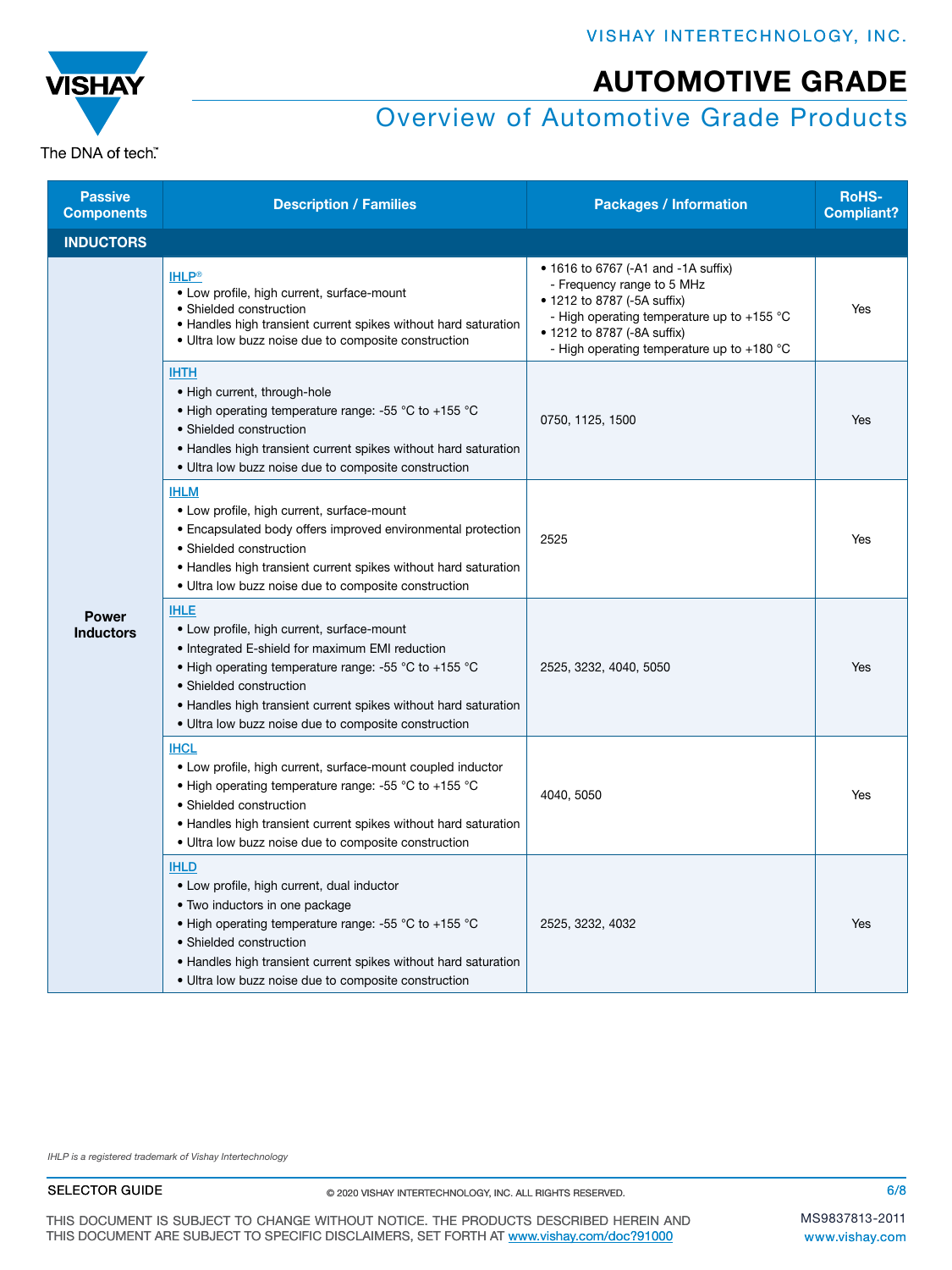

## Overview of Automotive Grade Products

The DNA of tech"

| <b>Passive</b><br><b>Components</b> | <b>Description / Families</b>                                                                                                                                       | <b>Packages / Information</b> | <b>RoHS-</b><br><b>Compliant?</b> |
|-------------------------------------|---------------------------------------------------------------------------------------------------------------------------------------------------------------------|-------------------------------|-----------------------------------|
| <b>NON-LINEAR RESISTORS (1)</b>     |                                                                                                                                                                     |                               |                                   |
| <b>NTC</b><br><b>Thermistors</b>    | NTCS0402, NTCS0603, NTCS0805<br>Tolerance on $R_{25}$ down to 1 %<br>Suitable for wave or reflow soldering<br>NiSn terminations<br>Fully glass coated and protected | SMD sizes: 0402, 0603, 0805   | Yes                               |

### Note

(1) Flame retardance test may not be applicable to some resistor technologies. Contact Vishay Sales or Product Marketing for more information